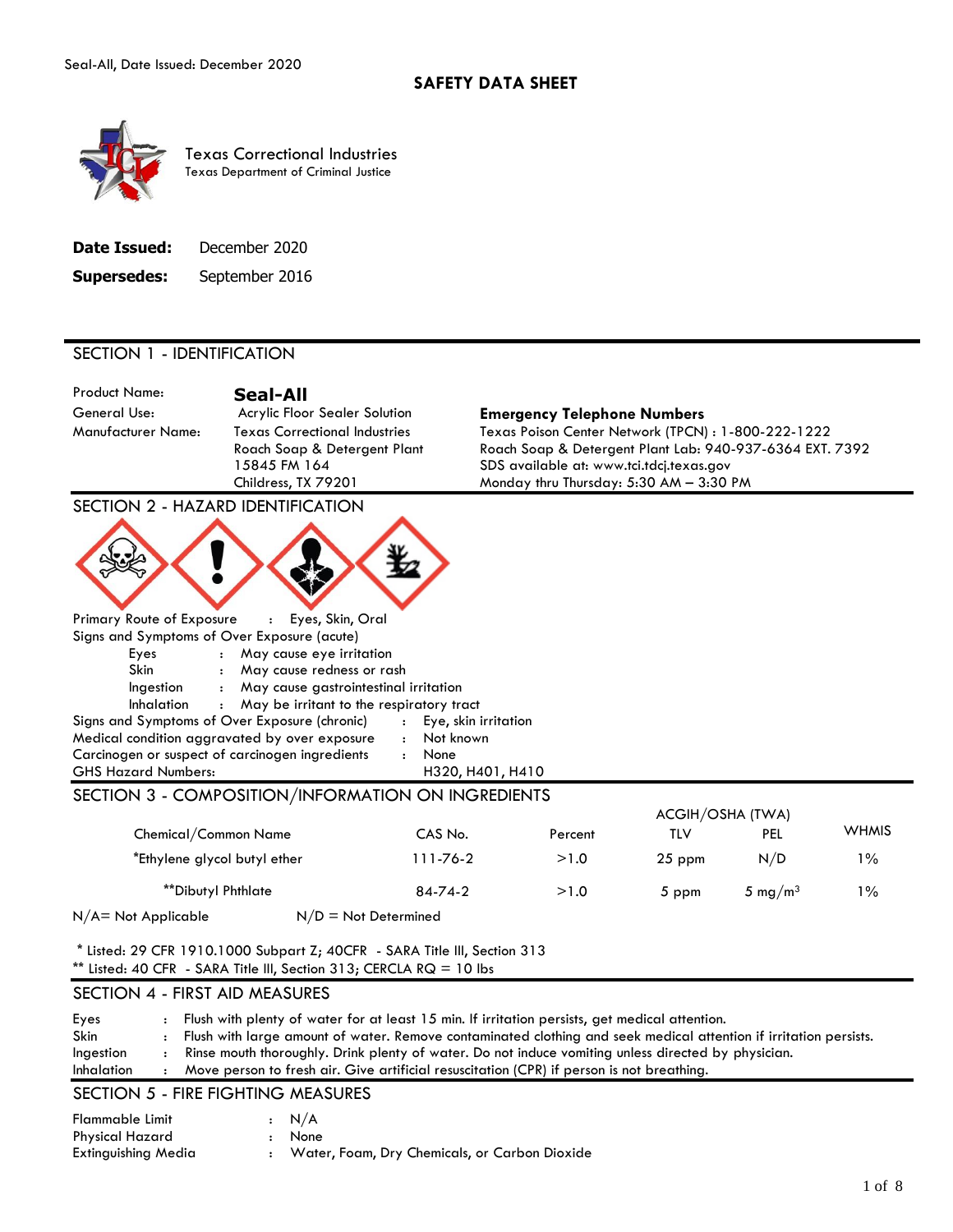Fire and Explosive Hazard : None

Fire Extinguishing Procedure : Use of respiratory equipment is recommended in enclosed areas

# SECTION 6 - ACCIDENTAL RELEASE MEASURES

Steps to be taken if released or spilled

: Adequately ventilate the area. Use a NIOSH approved respirator as necessary with high vapor concentration. Contain liquid and absorb with commercial absorbent materials. Avoid the release of large quantities into water outfalls or water treatment facilities. Mop or soak up all materials practical for disposal.

# SECTION 7 - HANDLING AND STORAGE

wash your hands after using and before eating. Keep out of the reach of children. Storage temperatures above 100°F are not Store in a cool dry ventilated area. Protect from freezing. Keep containers closed when not in use. Avoid any skin contact. Always recommended.

|                                                                                                                                                                                 |                           | SECTION 8 - EXPOSURE CONTROLS/PERSONAL PROTECTION                                                                                                                                                                                               |
|---------------------------------------------------------------------------------------------------------------------------------------------------------------------------------|---------------------------|-------------------------------------------------------------------------------------------------------------------------------------------------------------------------------------------------------------------------------------------------|
| <b>Respiratory Protection</b><br><b>Ventilation Requirement</b><br><b>Protective Gloves</b><br>Eye Protection                                                                   |                           | : None required with normal use<br>: Local exhaust. Maintain adequate ventilation<br>: Yes. Rubber or neoprene<br>Goggles or glasses                                                                                                            |
| SECTION 9 - PHYSICAL AND CHEMICAL PROPERTIES                                                                                                                                    |                           |                                                                                                                                                                                                                                                 |
| Vapor Pressure<br>Specific Gravity (water $= 1$ ) : 1.03<br>Solubility in Water<br>рH<br><b>Boiling Point</b><br>Appearance and Odor :<br>SECTION 10 - STABILITY AND REACTIVITY | $\ddot{\cdot}$            | : N/D<br>: Emulsion<br>$8.5 - 9.5$<br>$> 200^\circ$ F<br>Opaque white liquid, mild ammonia odor                                                                                                                                                 |
| <b>Hazardous Decomposition</b><br>Stability<br>Incompatibility                                                                                                                  | $\ddot{\cdot}$<br>$\cdot$ | Oxides of Carbon and Nitrogen. HF gas<br>Stable<br>Strong acids and oxidizing agents                                                                                                                                                            |
|                                                                                                                                                                                 |                           | NOTE: The C### notation below refers to a principal component based on the<br>amount present in the product which may involve trade secret chemicals.<br>In the event of an accident, notify the Poison Control Center for more<br>information. |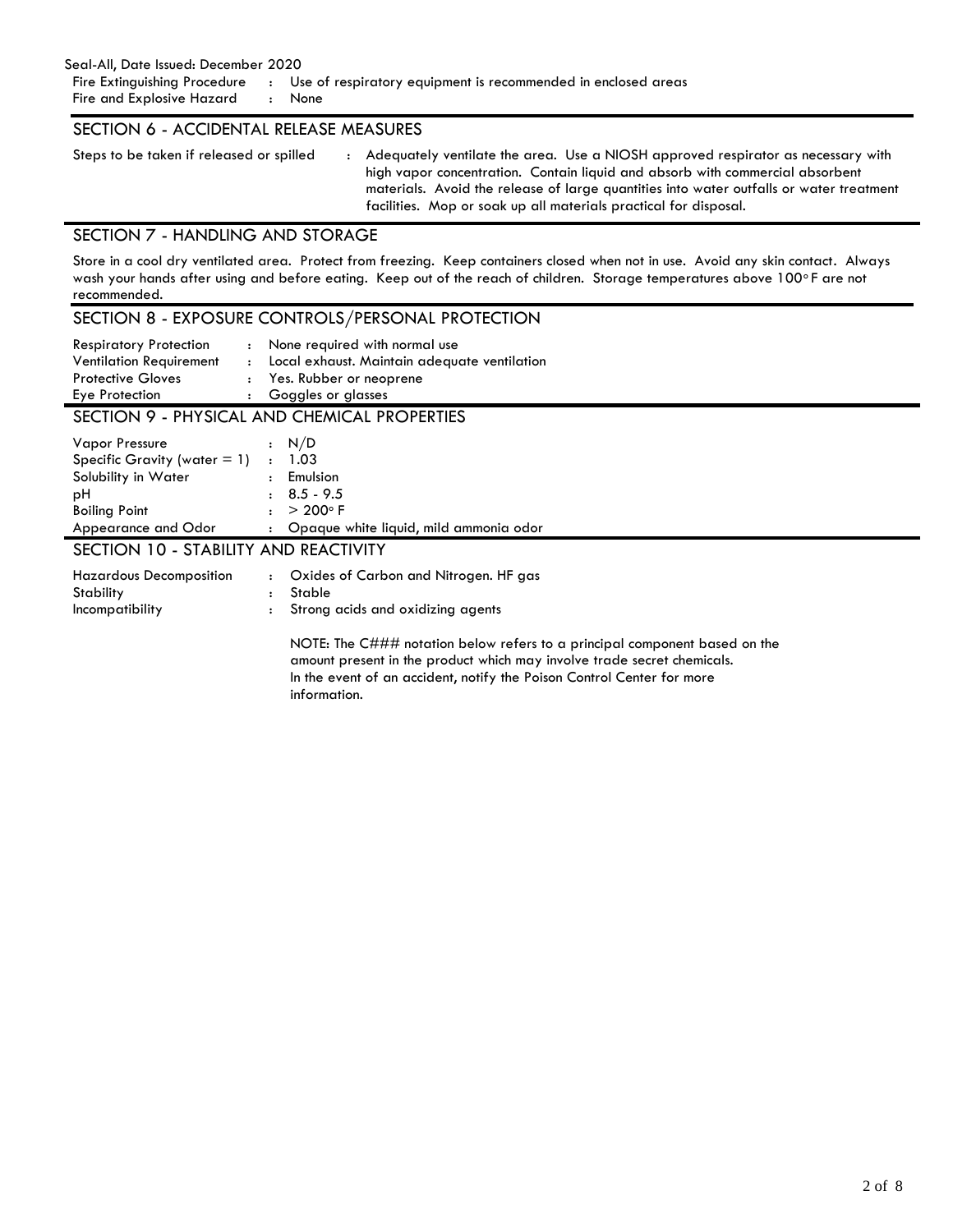#### SECTION 11 – TOXICOLOGICAL INFORMATION

| ×<br>w<br>۰,<br>۰.<br>۰.<br>×<br>× |
|------------------------------------|
|------------------------------------|

| <b>UVV</b>                                                                                                                |                                                                                                                                                                                                                                                        |
|---------------------------------------------------------------------------------------------------------------------------|--------------------------------------------------------------------------------------------------------------------------------------------------------------------------------------------------------------------------------------------------------|
| TOXICITY DATA:<br><b>SUSPECTED CANCER AGENT:</b>                                                                          | No LD/LC50 Data Available<br>None of the ingredients are found on the following<br>lists;                                                                                                                                                              |
| FEDERAL:                                                                                                                  | OSHA Z LIST, NTP, CAL/OSHA, IARC and therefore are not<br>considered to be, nor suspected to be a cancer-causing<br>agent by these agencies.                                                                                                           |
| <b>IRRITANCY OF PRODUCT:</b>                                                                                              | Contact with this product can be irritating to exposed<br>skin, eyes and respiratory system.                                                                                                                                                           |
| SENSITIZATION OF PRODUCT:                                                                                                 | This product is not considered a sensitizor.                                                                                                                                                                                                           |
| REPRODUCTIVE TOXICITY<br><b>INFORMATION:</b>                                                                              | No information concerning the effects of this product<br>and its components on the human reproductive system.                                                                                                                                          |
| C066                                                                                                                      |                                                                                                                                                                                                                                                        |
| <b>TOXICOLOGICAL INFORMATION</b><br>ROUTES OF EXPOSURE:<br><b>ACUTE TOXICITY:</b><br>CARCINOGENITY:<br>IARC, NTP or OSHA: | Eye contact, skin absorption, inhalation or ingestion.<br>NO data available.<br>The following components of this material are listed<br>as carcinogens by                                                                                              |
|                                                                                                                           | <b>IARC</b><br><b>OSHA</b><br>NTP<br>1,4 Dioxane<br>2B<br>X                                                                                                                                                                                            |
| TERATOGENICITY, MUTAGENICITY,<br>OR OTHER REPRODUCTIVE EFFECTS:                                                           | No data available.                                                                                                                                                                                                                                     |
| <b>CONDITIONS AGGRAVATED</b><br>BY EXPOSURE:                                                                              | No data available.                                                                                                                                                                                                                                     |
| SYNERGISTIC MATERIALS:                                                                                                    | No data available.                                                                                                                                                                                                                                     |
| C003                                                                                                                      |                                                                                                                                                                                                                                                        |
| Emergency Overview:                                                                                                       | POISON! DANGER!<br>CORROSIVE. MAY BE FATAL IF SWALLOWED OR INHALED.<br>MIST AND VAPOR CAUSE BURNS TO EVERY AREA OF CONTACT.                                                                                                                            |
| <b>Potential Health Effects:</b>                                                                                          |                                                                                                                                                                                                                                                        |
| Inhalation:                                                                                                               | Vapors and mists cause irritation to the respiratory tract.<br>Higher concentrations can cause burns, pulmonary edema<br>and death. Brief exposure to 5000 ppm can be fatal.                                                                           |
| Ingestion:                                                                                                                | Toxic! May cause corrosion to the esophagus and<br>stomach with perforation and peritonitis. Symptoms<br>may include pain in the mouth, chest, and abdomen, with<br>coughing, vomiting and collapse. Ingestion of as<br>little as 3-4 mL may be fatal. |
| Skin Contact:                                                                                                             | Causes irritation and burns to the skin.                                                                                                                                                                                                               |
| Eye Contact:                                                                                                              | Vapors cause irritation. Splashes cause severe pain,<br>eye damage, and permanent blindness.                                                                                                                                                           |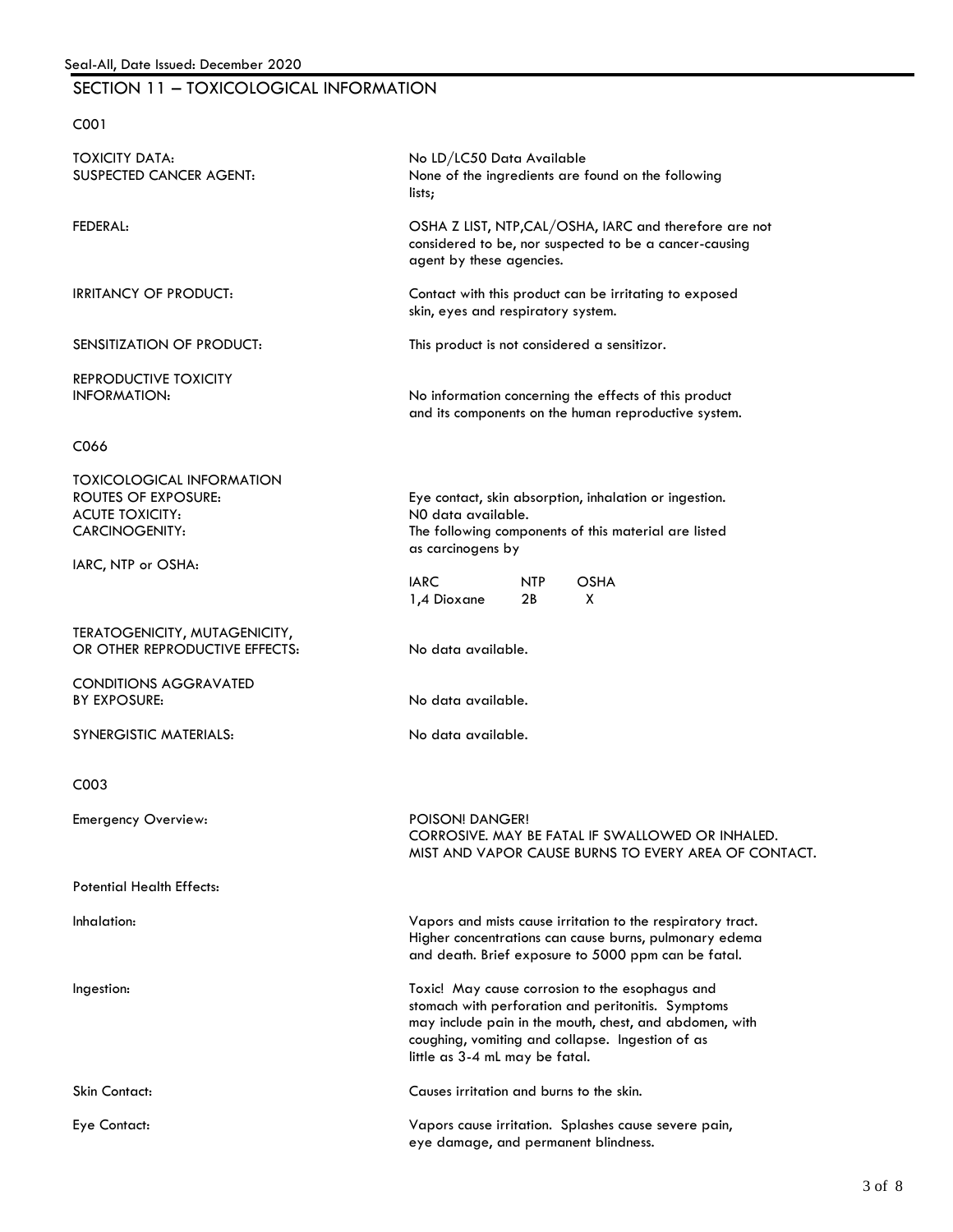Seal-All, Date Issued: December 2020

Aggravation of Pre-existing

(Globally Harmonized System:) No data available. Specific Target Organ Toxicity -Single Exposure

(Globally Harmonized System:) No data available. Specific Target Organ Toxicity - Repeated Exposure

 Chronic Exposure: Repeated exposure may cause damage to the tissues of the mucous membranes, upper respiratory tract, eyes and skin.

 Conditions: Persons with pre-existing eye disorders or impaired respiratory function may be more susceptible to the effects of this material.

Acute Toxicity: Acute Toxicity: For Ammonium Hydroxide: Oral rat LD50: 350 mg/kg; eye, rabbit, standard Draize, 250 ug; severe Investigated as a mutagen.

> For Ammonia: Inhalation rat LC50: 2000 ppm/4-hr Investigated as a tumorigen, mutagen.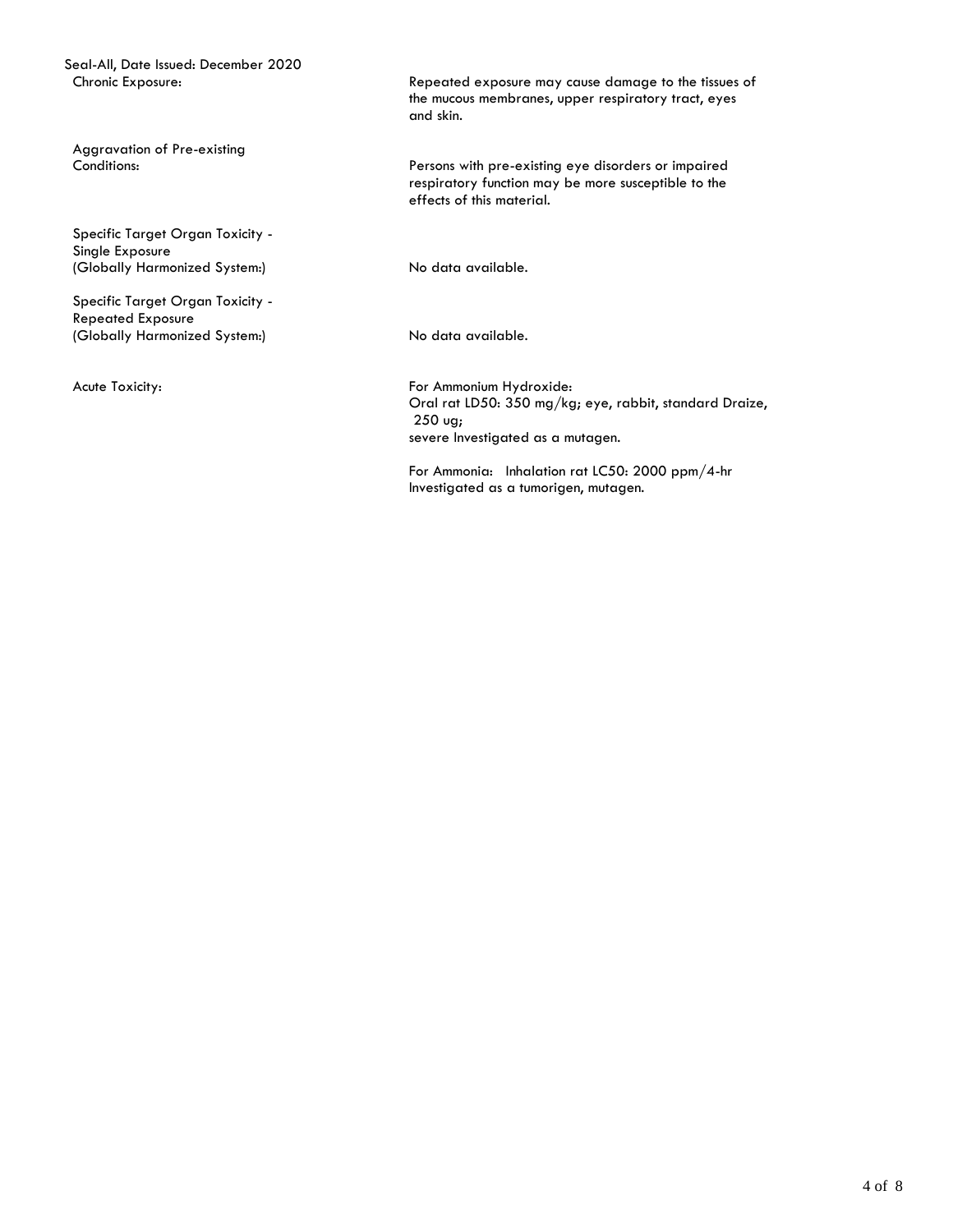#### SECTION 12 – ECOLOGICAL INFORMATION

| <b>ENVIRONMENTAL STABILITY:</b>   | Possibly hazardous short term degradation products are<br>not likely. However, long term degradation products<br>may arise.                                                                                               |
|-----------------------------------|---------------------------------------------------------------------------------------------------------------------------------------------------------------------------------------------------------------------------|
| EFFECT ON PLANTS/ANIMALS:         | No evidence is currently available on this products<br>effects on plants or animals.                                                                                                                                      |
| EFFECT ON AQUATIC LIFE:           | No evidence is currently available on this products<br>effects on aquatic life.                                                                                                                                           |
| C066                              |                                                                                                                                                                                                                           |
| ECOLOGICAL INFORMATION:           | No data available.                                                                                                                                                                                                        |
| C003                              |                                                                                                                                                                                                                           |
| Ecotoxicity:                      | Expected to be very toxic to aquatic life.<br>24 Hr LC50 rainbow trout: 0.008 mg/L<br>96 Hr LC50 fathead minnow: 8.2 mg/L<br>48 Hr LC50 bluegill: 0.024 mg/L<br>48 Hr EC50 water flea: 0.66 mg/L                          |
| Persistence and Degradability:    | Expected to be readily biodegradable.                                                                                                                                                                                     |
| <b>Bioaccumulative Potential:</b> | This material is not expected to significantly bioaccumulate.                                                                                                                                                             |
| Mobility in Soil:                 | This product is water soluble and will move readily in<br>soil and water.                                                                                                                                                 |
| Other adverse effects:            | US Regulations (CERCLA) require reporting spills and<br>releases to soil, water and air in excess of reportable<br>quantities. The toll free number for the US Coast Guard National<br>Response Center is (800) 424-8802. |

### SECTION 13 – DISPOSAL CONSIDERATIONS

C001

| PREPARING WASTES FOR DISPOSAL:   | Waste disposal must be in accordance with appropriate<br>Federal, State, and local regulations.                                                          |
|----------------------------------|----------------------------------------------------------------------------------------------------------------------------------------------------------|
| C066                             |                                                                                                                                                          |
| WASTE DISPOSAL INFORMATION:      | Dispose in accordance with all applicable federal,<br>state, and local regulations.                                                                      |
| <b>RCRA INFORMATION:</b>         | If this material becomes a waste, it would not be<br>considered hazardous under 40 CFR 261.                                                              |
| C <sub>0</sub> 03                |                                                                                                                                                          |
| Very toxic to aquatic organisms. | An environmental hazard cannot be excluded in the event<br>of unprofessional handling or disposal.<br>Whatever cannot be saved for recovery or recycling |
|                                  | should be managed in an appropriate and approved waste<br>facility. Although not a listed RCRA hazardous waste,                                          |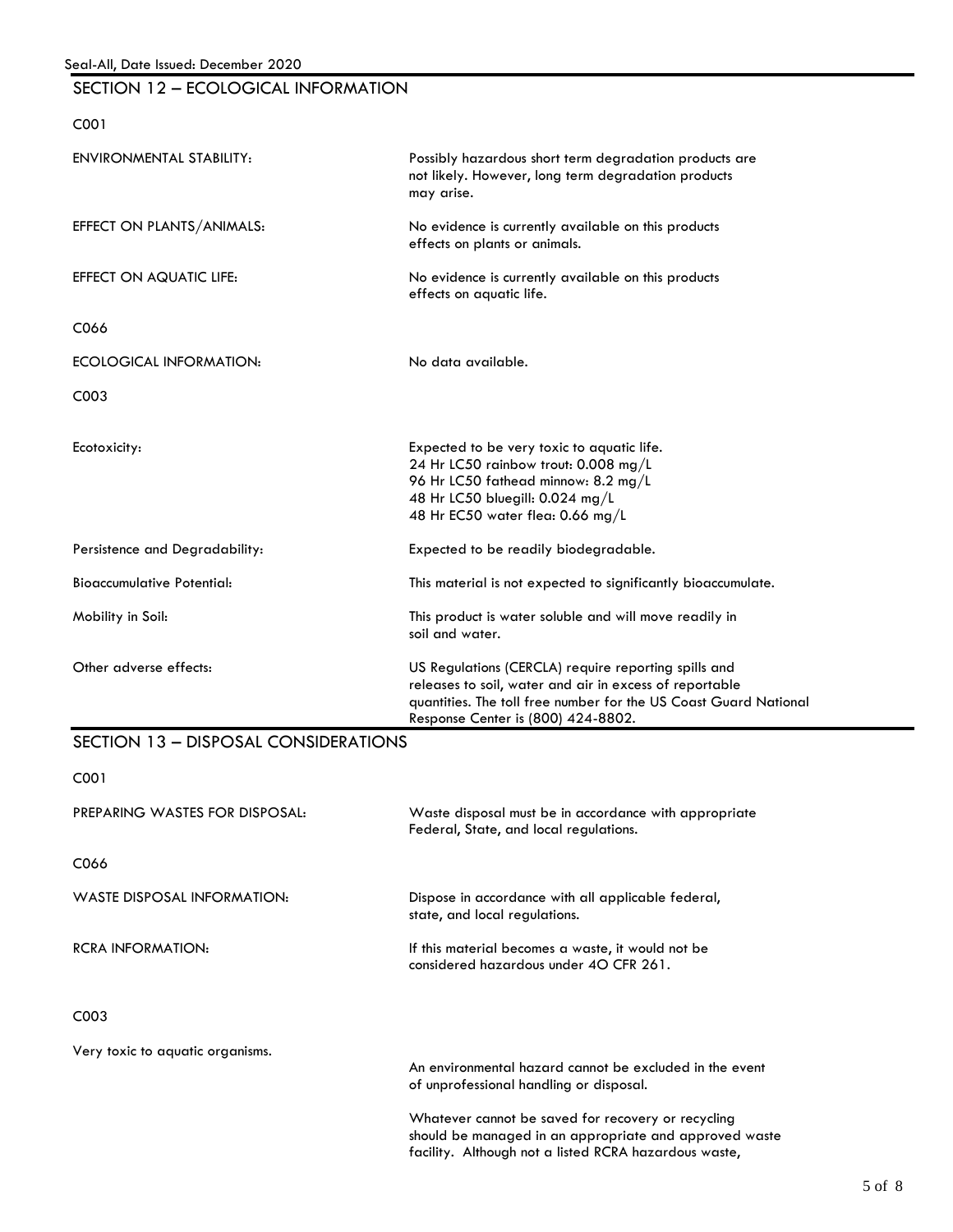this material may exhibit one or more characteristics of a hazardous waste and require appropriate analysis to determine specific disposal requirements. Processing, use or contamination of this product may change the waste management options. State and local disposal regulations may differ from federal disposal regulations.

Dispose of container and unused contents in accordance with federal, state and local requirements.

#### SECTION 14 – TRANSPORT INFORMATION C001

| THIS PRODUCT Is HAZARDOUS AS<br>DEFINED BY 49 CFR 112.101 |                                                                                                                          |
|-----------------------------------------------------------|--------------------------------------------------------------------------------------------------------------------------|
| BY THE U.S. DEPARTMENT OF                                 |                                                                                                                          |
| <b>TRANSPORTATION:</b><br><b>PROPER SHIPPING NAME:</b>    | Non-Regulated Material                                                                                                   |
| HAZARD CLASS NUMBER and DESCRIPTION:                      | None                                                                                                                     |
| UN IDENTIFICATION NUMBER:                                 | None                                                                                                                     |
| <b>PACKING GROUP:</b>                                     | None                                                                                                                     |
| DOT LABEL(S) REQUIRED:                                    | None                                                                                                                     |
| NORTH AMERICAN EMERGENCY                                  |                                                                                                                          |
| <b>RESPONSE GUIDEBOOK</b><br><b>NUMBER (2004):</b>        | None                                                                                                                     |
|                                                           |                                                                                                                          |
| <b>MARINE POLLUTANT:</b>                                  | None of the ingredients are classified by the<br>DOT as a Marine Pollutant (as defined by 49 CPR<br>172.101, Appendix B) |
| U.S. DOT SHIPPING REGULATIONS:                            | not classified as dangerous goods,                                                                                       |
|                                                           | per U.S. DOT regulations, under                                                                                          |
|                                                           | 49 CFR 172 101.                                                                                                          |
| <b>INTERNATIONAL AIR</b>                                  |                                                                                                                          |
| <b>TRANSPORT ASSOCIATION</b>                              |                                                                                                                          |
| (IATA):                                                   | This product is not classified as Dangerous Goods,                                                                       |
|                                                           | by rules of IATA:                                                                                                        |
| <b>INTERNATIONAL MARITIME</b>                             |                                                                                                                          |
| <b>ORGANIZATION (IMO)</b>                                 |                                                                                                                          |
| <b>DESIGNATION:</b>                                       | This product is not classified as Dangerous Goods                                                                        |
|                                                           | by the International Maritime Organization.                                                                              |
| C066                                                      |                                                                                                                          |
| <b>TRANSPORT INFORMATION</b>                              |                                                                                                                          |
| <b>DOT INFORMATION:</b>                                   | 49CFR172.101                                                                                                             |
| Proper shipping name:                                     | Compounds, Cleaning, Liquid-NOS                                                                                          |
| <b>DOT Hazardous Class:</b>                               | Non-hazardous, non-regulated                                                                                             |
| <b>Hazardous Components:</b>                              | None                                                                                                                     |
| <b>REPORTABLE QUANTITY:</b>                               | 49 CFR 172.101: Not applicable                                                                                           |
| C003                                                      |                                                                                                                          |
| <b>UN Number:</b>                                         | <b>UN2672</b>                                                                                                            |
| <b>UN Proper Shipping Name:</b>                           | AMMONIA SOLUTIONS (WITH 10-35% AMMONIA)                                                                                  |
| Packing Group:                                            | Ш                                                                                                                        |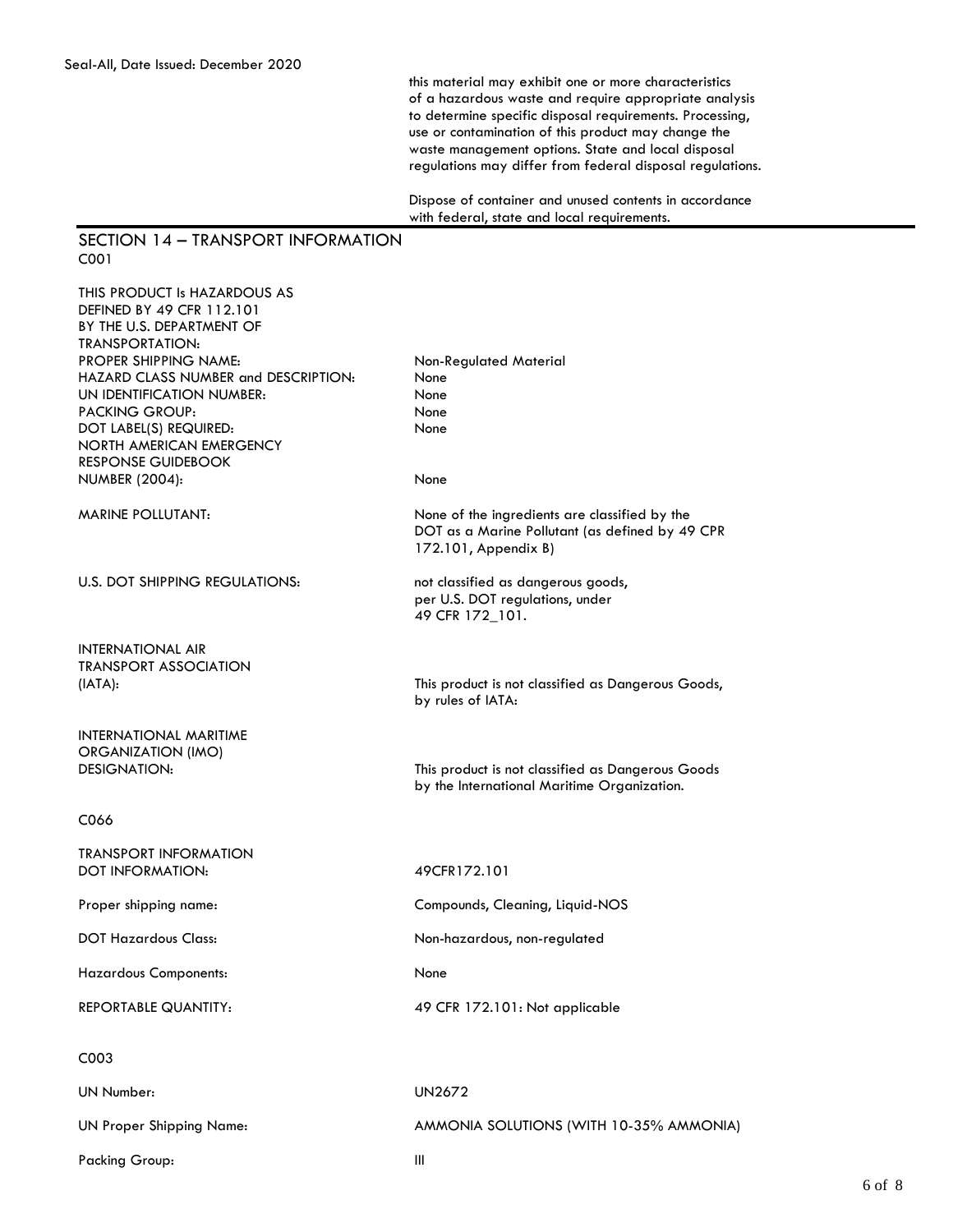Land Transport ADR/RID and

| GGVS/GGVE (Cross Border / Domestic)                                       |                                                                                                                                                                                               |
|---------------------------------------------------------------------------|-----------------------------------------------------------------------------------------------------------------------------------------------------------------------------------------------|
| <b>SECTION 15 - REGULATORY INFORMATION</b><br>C001                        |                                                                                                                                                                                               |
| UNITED STATES REGULATIONS<br>SARA REPORTING REQUIREMENTS:<br>TSCA:        | SARA 313 - Diethylene Glycol Monoethyl Ether<br>$CAS#111-90-0 < 10%$<br>All components in this product are listed on the US<br>Toxic Substances Control Act (TSCA) inventory of<br>chemicals. |
| SARA 311/312:<br>Acute Health:<br>Chronic Health:<br>Fire:<br>Reactivity: | Yes<br>No<br>No<br>No                                                                                                                                                                         |
| U.S. SARA THRESHOLD<br>PLANNING QUANTITY:                                 | There are no specific Threshold Planning Quantities<br>for this product.                                                                                                                      |
| U.S. CERCLA REPORTABLE<br>QUANTITY (RQ):                                  | <b>NONE</b>                                                                                                                                                                                   |
| CALIFORNIA PROPOSITION 65;                                                | None of the ingredients are on the California<br>Proposition 65 list.                                                                                                                         |
| C066                                                                      |                                                                                                                                                                                               |
| US FEDERAL REGULATIONS<br><b>TSCA Status:</b>                             | The intentional components of this product are listed.                                                                                                                                        |
| <b>CERCLA Reportable Quantities</b><br>40_CFR355 APPENDIX A:              | None                                                                                                                                                                                          |
| SARA 313 40 CFR 372.65:                                                   | 1,4 Dioxane (123-91-1), < 0.5%                                                                                                                                                                |
| California Hazardous Substance List:                                      | 1,4 Dioxane (123-91-1)                                                                                                                                                                        |
| Massachusetts Right to Know:                                              | 1,4 Dioxane (123-91-1)                                                                                                                                                                        |
| New Jersey Right to Know:                                                 | 1,4 Dioxane (123-91-1)                                                                                                                                                                        |
| Pennsylvania Right to Know:                                               | 1,4 Dioxane (123-91-1)                                                                                                                                                                        |
| C003                                                                      |                                                                                                                                                                                               |
| Federal, State &<br>International Regulations                             |                                                                                                                                                                                               |
| SARA 302/313:                                                             | None                                                                                                                                                                                          |
| CERCLA Ammonium Hydroxide (1336-21-6) 1000                                |                                                                                                                                                                                               |
| Poison Schedule:<br>Maritime Transport IMDG/GGVSea                        | S6                                                                                                                                                                                            |
| Transport Hazard Class(es):                                               | 8                                                                                                                                                                                             |
| Marine Pollutant:<br>Air Transport MARPOL 73/78 and the IBC Code          | No                                                                                                                                                                                            |